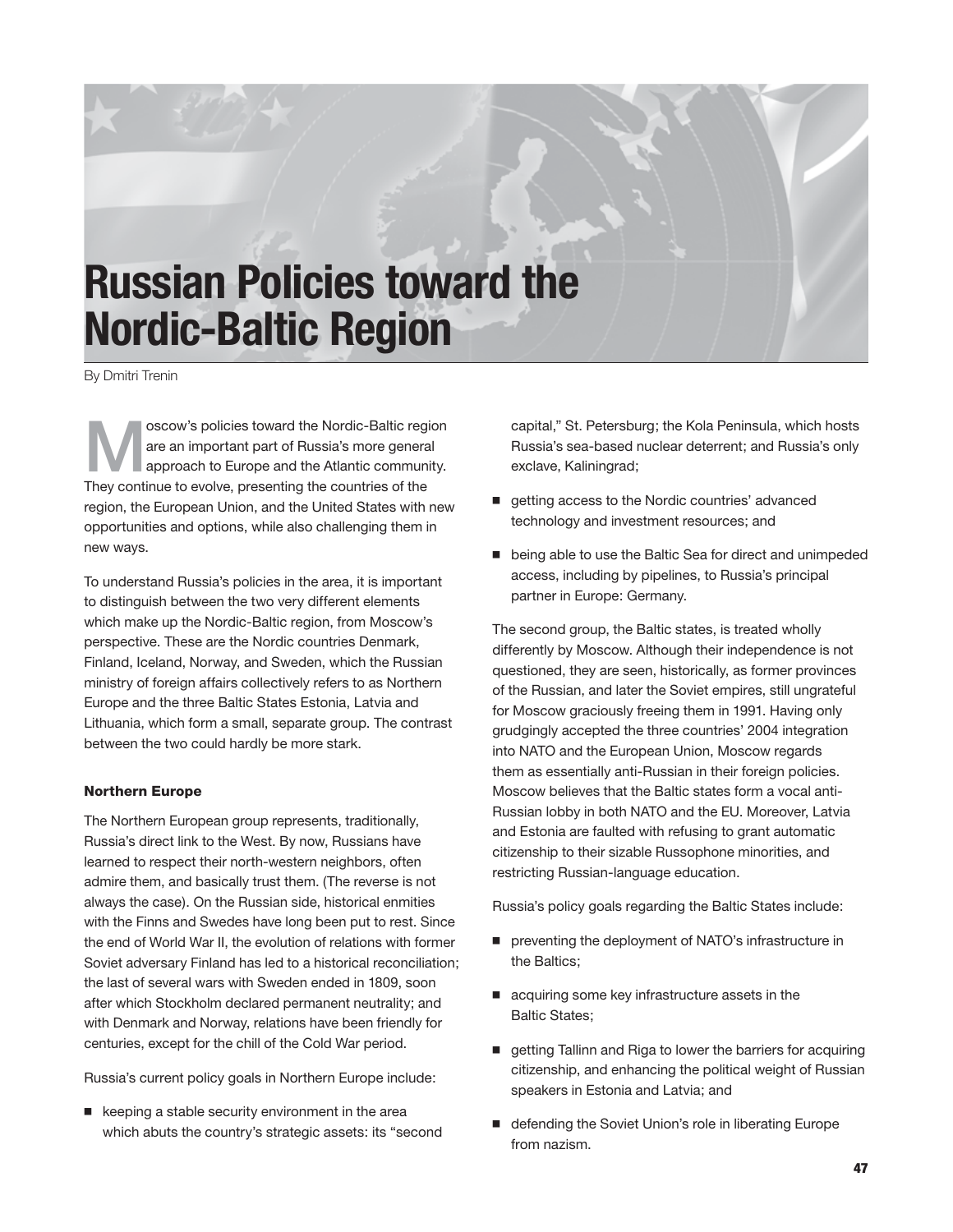## Modernization

While these general views and policy goals are relatively stable, the Russian leadership's acute awareness of the pressing need to modernize the country, or face its further marginalization in the world, have recently added new elements to the table. President Medvedev's July 2009 speech to Russia's top diplomats sets the broad guidelines for what may be called "foreign policy to support domestic modernization:" the Russian MFA document leaked in May 2010 details the specific objectives in support of such a policy; and Prime Minister Putin's article in the German paper, Sueddeutsche Zeitung, in October 2010 reflects Moscow's desire for a closer economic relationship between Russia and the EU.

In this context, the Nordic countries, with their advanced economies and membership in the EU, are seen by Moscow as a valuable modernization resource. This pushes Russia to resolve outstanding issues with them, such as the Exclusive Economic Zone border dispute with Norway in the Barents Sea (resolved in 2010); to accommodate Finnish, Swedish and Danish environmental concerns in order to obtain their approval for the proposed route of the Nord Stream pipeline (taken care of in 2009-2010); and to seek to engage Nordic energy companies, such as Statoil, in joint projects, as in the Shtokman gas field. Norway and Denmark, moreover, are also littoral countries in the Arctic, where Moscow now focuses on promoting its claims using political and legal means. In 2010- 11, Medvedev and Putin visited all Nordic countries; top-level contacts with Finland have been particularly frequent.

Under the same rubric of assisting modernization, which requires a progressive demilitarization of relations with NATO and a much-improved relationship with the EU, Russia has been taking initial steps in order to review its relations with the Baltic states. Latvia's president was invited to pay a first-ever official visit to Moscow in December 2010; a minister for regional development visited Estonia in May 2011. The logic here is broadly the same as in the case of Poland, which Russia has been seeking to engage since 2009, in order to remove obstacles to more-satisfying relations with the European Union, and to make the EU and NATO as a whole less suspicious of Russia by engaging some of the harsher critics of Moscow's policies.

#### Two Important Challenges

Russia's modified approach to the Nordic-Baltic region creates opportunities for healthier relations between the individual EU/NATO members and Moscow. This prospect, however, presents Russia's partners with two important

basic challenges. The first one is analytical—how to read Moscow's overtures. The second is practical—how to deal with Moscow in the absence of genuine foreign policy coordination within NATO and the EU.

Dealing with the first challenge requires re-examining the drivers of Moscow's foreign policy. This is not easy, for the actual decision-making in Russia remains opaque, and the picture is confused. There is a temptation, in the cacophony of Russian voices and among the multitude of Moscow's specific actions, to look for the familiar, so as not to be bitterly disillusioned later. There is also a powerful argument for limiting one's exposure to authoritarian governments, of which Russia's is one. There is, finally, a genuine lack of trust between the Baltic states and Russia, and deep-seated suspicions toward Russia across the Atlantic community.

Yet two cases—the Norwegian case on the one hand, and the Polish case on the other—argue in the opposite direction. A long-time border dispute resolution and the beginning of a difficult reconciliation process suggest that Russia's foreign policy has indeed turned the corner and is essentially post-imperial. Moscow no longer has the resources, or the will, to restore the empire lost two decades ago. Instead, having accepted its new position, it is looking for a new international role: not uncommon among former empires. If Russia's neighbors in Europe and the Atlantic community agree on the finality of this change in Moscow's international persona, and see this as separate from Russia's political system, which remains essentially authoritarian, they would be able to take a constructive approach to relations with Europe's biggest neighbor.

This is the key point. Accepting Russia as post-imperial has been easier for the Nordic countries, which have felt self-confident and relatively secure for some time. Despite the ongoing Moscow-Warsaw rapprochement, it has been much more difficult for Poland, as the internal Polish debate following the crash of the Presidential plane in Russia in April 2011 demonstrates. For many in the Baltic States, the only real security guarantee can be a democratic Russia ruled by liberal governments and strategically aligned with the United States: a very tall order, to say the least.

This situation, however, makes it easier to tackle the other challenge: policy coordination. Poland has shown the way by being firmly committed to the Euro-Atlantic institutions and thus confident enough to reach out to Russia. The outreach, in turn, has strengthened Poland's position within the West. A similar attitude by the Baltic states could produce, in principle, similarly positive results, by making the Baltics more like the Nordics. Of course, Warsaw's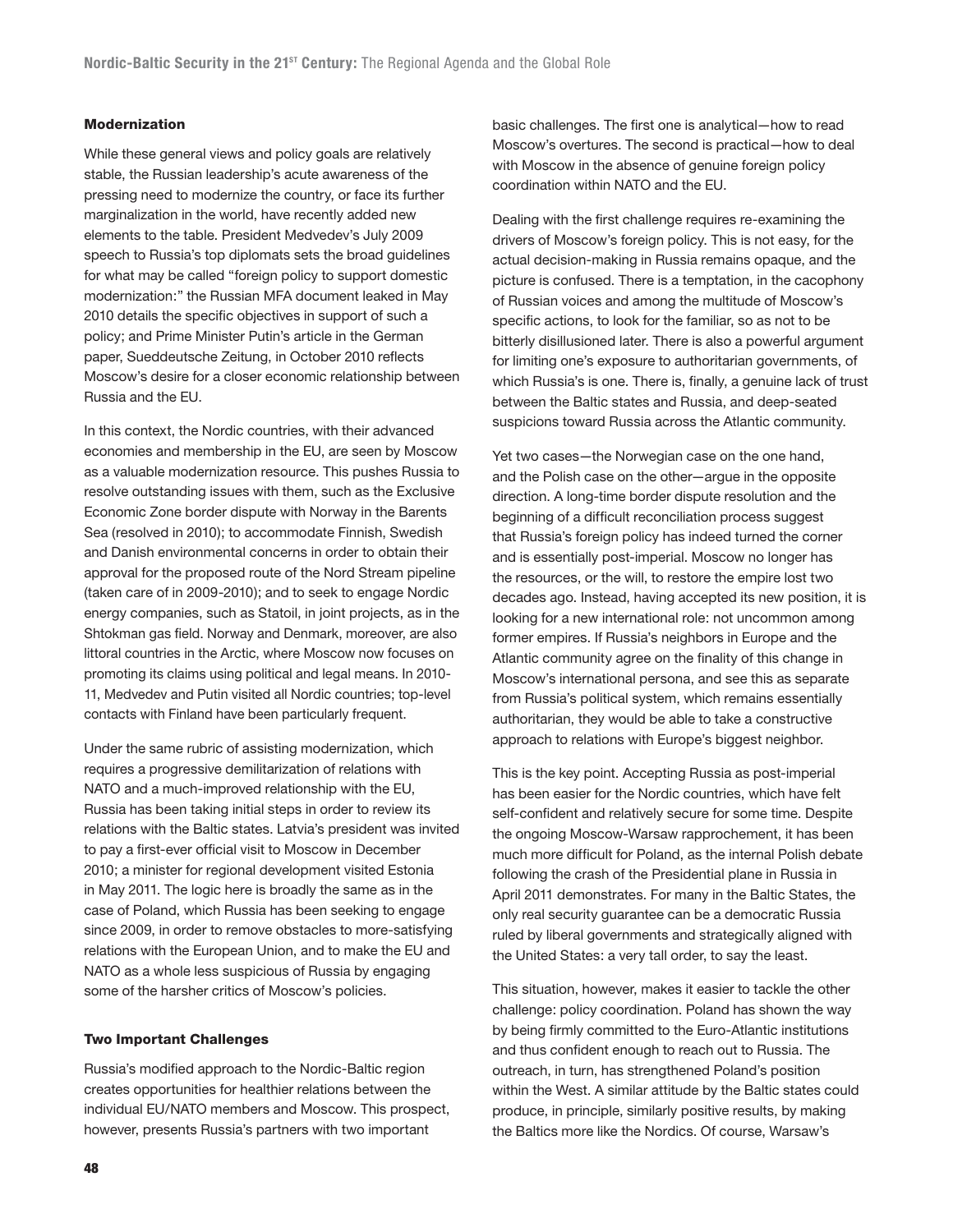initial rapprochement with Moscow was neither doubted nor questioned by Poland's allies, who consequently showed their confidence in it. The Baltic countries, being much smaller and feeling more vulnerable, would require encouragement and support from their Nordic EU neighbors as well as from their NATO allies—above all, the United States. This clearly calls for policy coordination and leadership both within the EU and across the Atlantic.

Such leadership and coordination should address the following issues:

- NATO-Russia cooperation on ballistic missile defense;
- Baltic-Russian historical reconciliation;
- EU-Russia energy cooperation in the Nordic-Baltic region; and
- **humanitarian issues.**

#### Missile Defense

On missile defense, while the Russian proposal of sectoral defense has been rejected by NATO, Moscow's concerns over the security of its nuclear deterrent remain. The Russian military is adamant that US/NATO missile defenses deployed at sea in the Baltic could pose a threat to Russian ICBMs in the western part of the country. One way out of this would be to reach agreement soon on the modalities of NATO-Russian missile defense cooperation and to start practical cooperation where it is already possible: by establishing data exchange centers and resuming missile defense exercises.

The idea is that a modicum of trust thus built would make it easier for Russia to see the general US missile defense effort as benign, and for the US to take effective steps to accommodate valid Russian concerns. By agreeing to the principles of national sovereignty in protecting against incoming missiles, and of missile defense deployments commensurate with the pace of the potential missile threat, the Baltic and North Sea areas may be exempt from US/ NATO-Russian tensions, without detriment to Europe's defense or Atlantic solidarity.

## Reconciliation

When it comes to historical reconciliation with the Baltic states, Russia, of course, needs to take the first steps, just as it did with Poland. Russia needs to distance itself from the ineffective and self-damaging means of pursuing its policy goals toward the Baltic States, such as:

- staging noisy propaganda campaigns against the Baltic states' naturalization laws and practices;
- accusing Baltic leaders of being pro-nazi;
- organizing military exercises in the vicinity of the Baltic states' borders, especially without inviting their representatives as observers;
- overtly or covertly supporting pro-Russian political forces in the Baltic states; and
- subjecting the Baltic states to economic sanctions, and other attacks.

Instead, Moscow needs to show genuine respect for its Baltic neighbors and deal with the thorny issue of their historical grievances, particularly referring to the 1939-49 period. As in the Polish case, a simple reference to past condemnations of Stalin's crimes is insufficient. Moscow will need to honor the memory of the Balts who were murdered, jailed, or deported by Stalin's NKVD. It will need to acknowledge, and condemn, the illegal and involuntary annexation of the Baltic states by the Soviet Union. It will need to open up the archives that deal with this period to allow an objective study of the past.

The Baltic states, of course, will need to deal with their own past. They need to reject the notions that the German occupation was preferable to the Soviet one; that opposition to stalinism justified siding with the nazis; and that the defeat of Hitler in 1945 was "meaningless." In fact, all three notions harm the image of the Baltic states, in the eyes of nazism's victims and their descendants. In more practical terms, they need to make sure, as Estonia has done from the beginning, that the Soviet Union's occupation of their countries carries no financial consequences for the Russian Federation, whose population suffered from stalinism as much as any other country. With World War II being so central to the identities of the Baltic states and of Russia, "getting history right" by means of a moral compass is crucial.

#### **Energy**

On energy cooperation, it is important to make sure that

- Russia remains a reliable energy supplier to the region, as it has been, (i.e., for Finland);
- $\blacksquare$  that interruptions of oil supplies, which happened with regard to Lithuania, are not repeated;
- that safety standards at the Russian nuclear power plants, both existing and envisaged, such as in Kaliningrad, are sufficiently high; and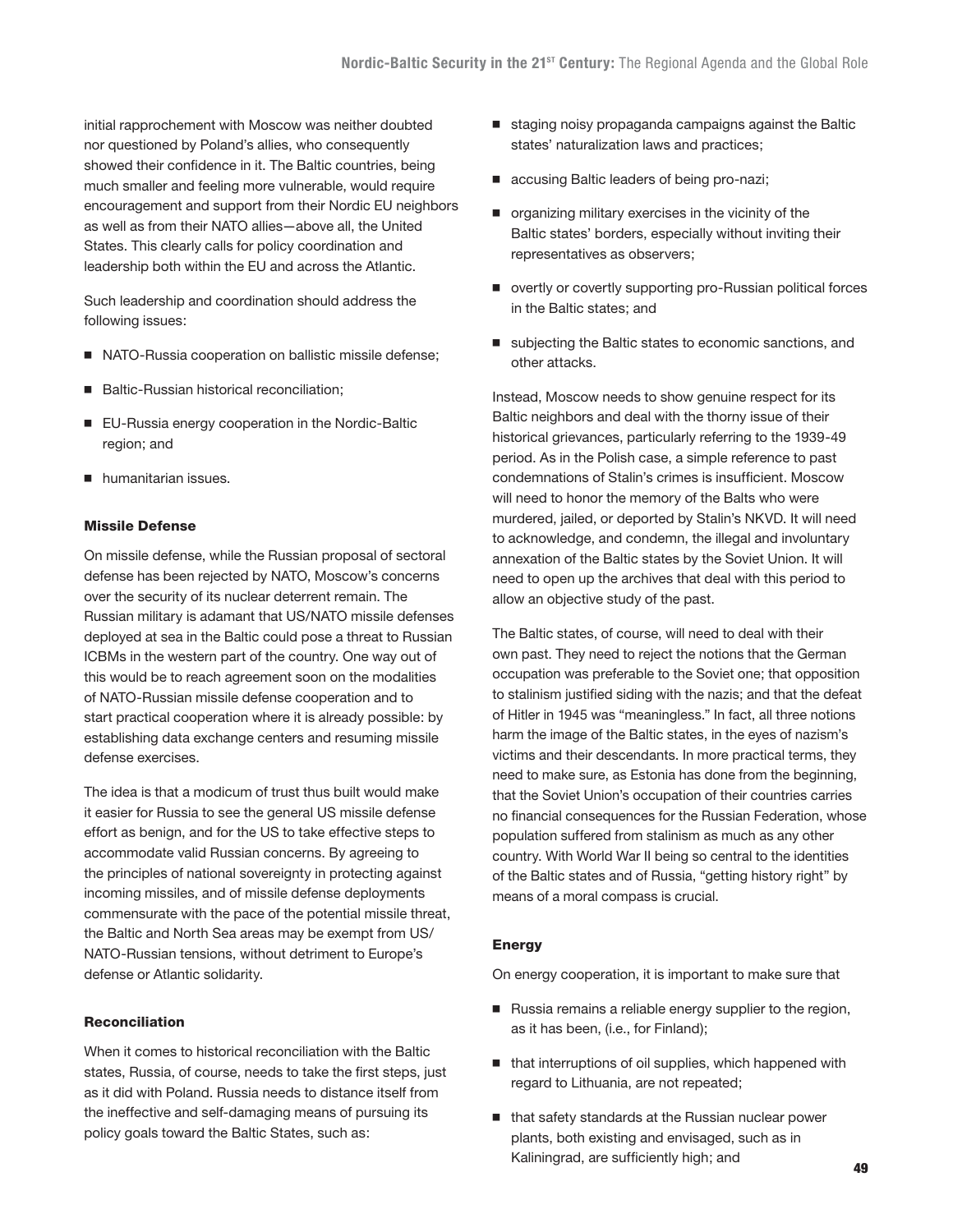■ that exploration and exploitation of the energy resources in the Arctic are carried out in cooperation with Russian and international energy companies.

That said, the issue of energy companies "unbundling" will probably remain controversial between the EU and Russia and will hardly be resolved before there is full agreement on energy policy within the Union itself.

Energy activity, of course, is closely linked to ecological considerations. With the Nordic countries so keen on ecology, Russia will need to drastically upgrade its practices, and it will benefit from its neighbors' experience and technology. Disposing of the enormous waste accumulated in the Russian Arctic over the past several decades will require a monumental effort. On non-energyrelated economic issues, increasing transportation links between Russia and its Nordic and Baltic neighbors is key. The high-speed train between Helsinki and St. Petersburg, launched in 2011, has been a breakthrough; the proposed Riga-Moscow rail connection could be another. These improvements make cross-border people-to-people contacts multiply, for the common benefit.

#### Other Unresolved Issues

On humanitarian issues, with the rise of new generations of Russian speakers the issue of citizenship in Latvia and Estonia is gradually being resolved. Societal integration between two communities, however, is becoming more important. Clearly, this is an internal matter for Tallinn and Riga. Contacts among the young people of the Baltics, the Nordic countries and Russia can be very useful both for cementing Baltic-Russian reconciliation and for creating a sense of community in and among the Baltic Rim nations. Mutual easing of the visa regime by the Schengen countries and Russia would help a great deal, especially for Kaliningrad, which lies inside EU territory, and for St. Petersburg, historically looking to Northern Europe.

Regional institutions, such as the Council of the Baltic Sea States (CBSS); the Barents Euro-Arctic Council (BEAC); and the Arctic Council, need to be turned into platforms for planning and execution of specific projects aimed at promoting and strengthening the culture of multilateral cooperation in the Baltic Sea area and the High North. These institutions also provide a vital link between the Nordic and Baltic states; the Russian Federation; and the United States and Canada. The resultant cooperation is an important contribution toward building an inclusive Euro-Atlantic security community.

There are other issues which may come to the fore in the near or longer-term future. One is the fate of US and Russian tactical nuclear weapons in Europe. Clearly, Europeans including the Nordic and Baltic countries—are very much interested in removing those systems from their vicinity. A US-Russian dialogue has already started, and it needs to lead to negotiations with the aim of reaching an agreement on mutual redeployments and generally reducing the dangers posed by those weapons.

Another issue is the prospect of Finland and/or Sweden deciding to join NATO. There is no doubt about the sovereign right of each country to make decisions about its security arrangements. However they decide, they must make sure that such a step does not lead to decreased security for themselves or the region. The amount of trust that exists between Helsinki and Moscow and the mutual respect between Moscow and Stockholm are grounds to believe that this matter will be handled with the utmost care and responsibility.

As indicated above, the United States has a major role to play in preserving stability, strengthening security and promoting cooperation in the Nordic-Baltic region. Washington is the key decision-maker on the issue of cooperation with Russia on missile defense. Being so much stronger than Russia militarily, the United States has much maneuver room. This can be used to engage Russia in strategic collaboration with the US for the first time since World War II. Missile defense cooperation in Europe is not so much about Iran as about finally securing Europe from traditional threats and winning a useful independent partner for the United States globally: something certainly worth considering. Paying attention to Moscow's perceived vulnerabilities, without prejudice to the sovereignty and security of NATO allies, is a small but crucial step toward realizing that potential.

The United States can also play a critical part in facilitating Baltic-Russian historical reconciliation. Washington can embolden Riga, Tallinn and Vilnius in their quest toward "normalcy" in their relations with Russia. In other words, help the Baltics be more like the Nordics vis-à-vis their common neighbor. Achieving historical reconciliation will not happen overnight, but this needs to be encouraged because of the fundamental importance of the issue. Essentially, reconciliation between countries is not primarily about history, or foreign relations, but about the values that societies decide to adhere to. The United States need not mediate between Moscow and the Baltic capitals. It can, however, indicate its clear preference and serve as a source of confidence for its allies.